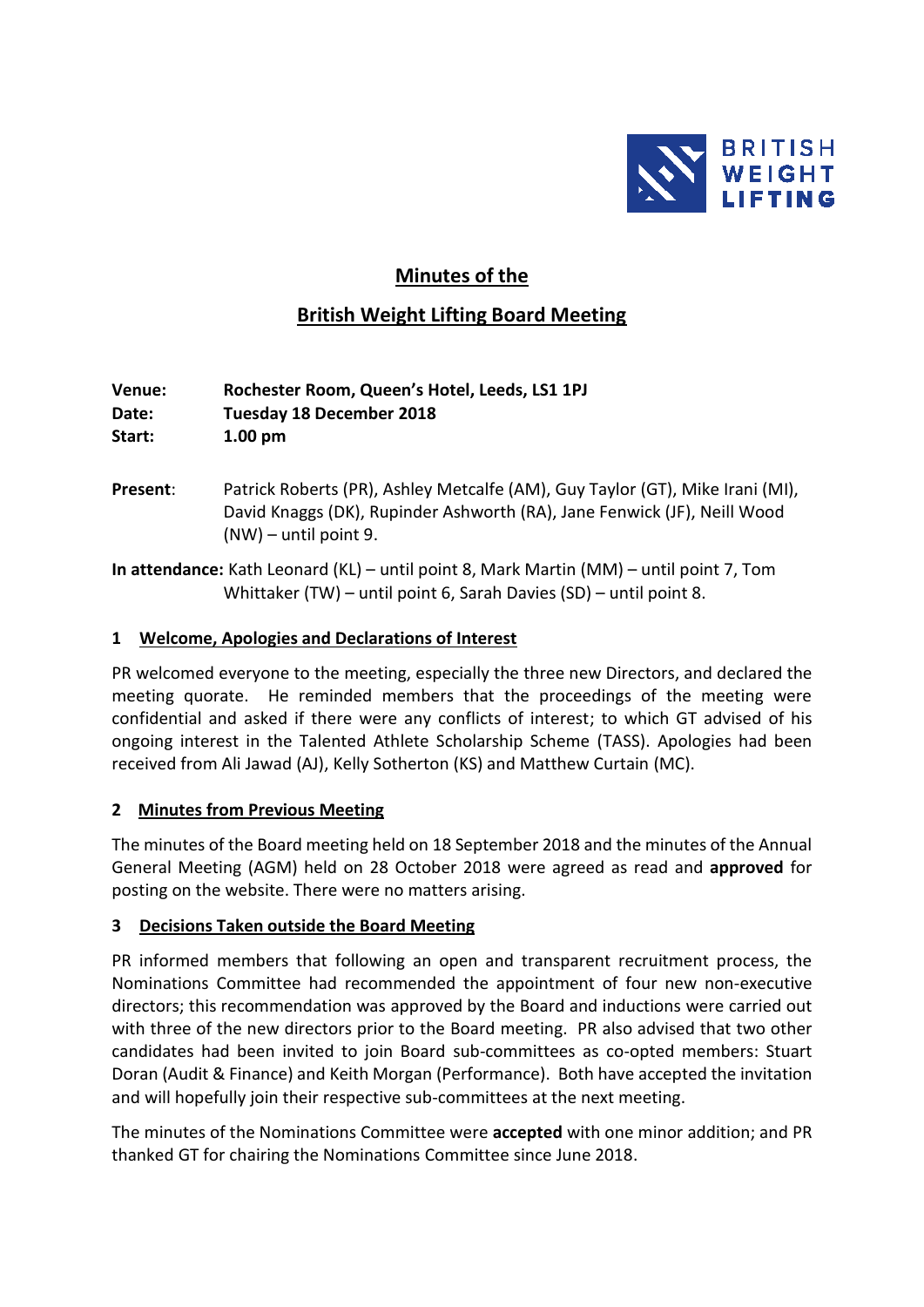### **4 Minutes and Recommendations from the Sub-Committees**

The minutes from the Commercial and Development Sub-Committee held on 18 September were **approved**. It was noted that no other sub-committees had met since the last Board meeting. PR also explained that membership of the sub-committees would be addressed later on in the meeting.

- a. TORs for International Relations Sub-Committee AM explained that this new subcommittee needs to be formally approved by the Board following guidance from UK Sport to all NGBs in receipt of international relations funding. It was agreed that the sub-committee should include two NEDs, rather than the Chair and one other NED. It was also agreed that two additional responsibilities should be added to the TORs:
	- Developing and maintaining a Code of Conduct for all international representatives of BWL to abide by; and
	- Managing external perceptions of BWL's international role.

The TORs were **approved** by the Board with these amendments.

# **5 Sport Development, Coach Education and Sport England Review**

KL presented her report on operational performance including developments and progress relating to Workforce, Competitions, Communications, Partnership and Relationship Management, Equality and Safeguarding. Further clarification on the role of the new England Weight Lifting website was provided, alongside the role of the England sub-committee. It was noted that all stakeholder reviews had been carried out and currently the organisation had received a positive 6-month review for year 2 of the current funding cycle and was on track to meet end of year Sport England targets.

### **6 High Performance, UK Sport and Talent Update**

TW presented his report on the annual objectives and progress being made towards them in relation to the World Class Programme (WCP) for Para Powerlifting. He gave updates on individual performances of key individuals and noted it had been confirmed that the programme had achieved year 2 milestones at the recent UK Sport mission review and that plans were in place for 2019/20.

AM presented a report on Olympic weightlifting matters, in particular the England Talent Pathway and recent performances at the IWF World Championships, European Junior & U 23 Championships, the World University Championships and Youth Olympics. He advised that BWL had been successful in securing additional funding from the UK Sport Aspiration Fund in order to assist athletes with the potential to qualify for the Tokyo Olympics but noted that the full terms and conditions surrounding the offer were still awaited.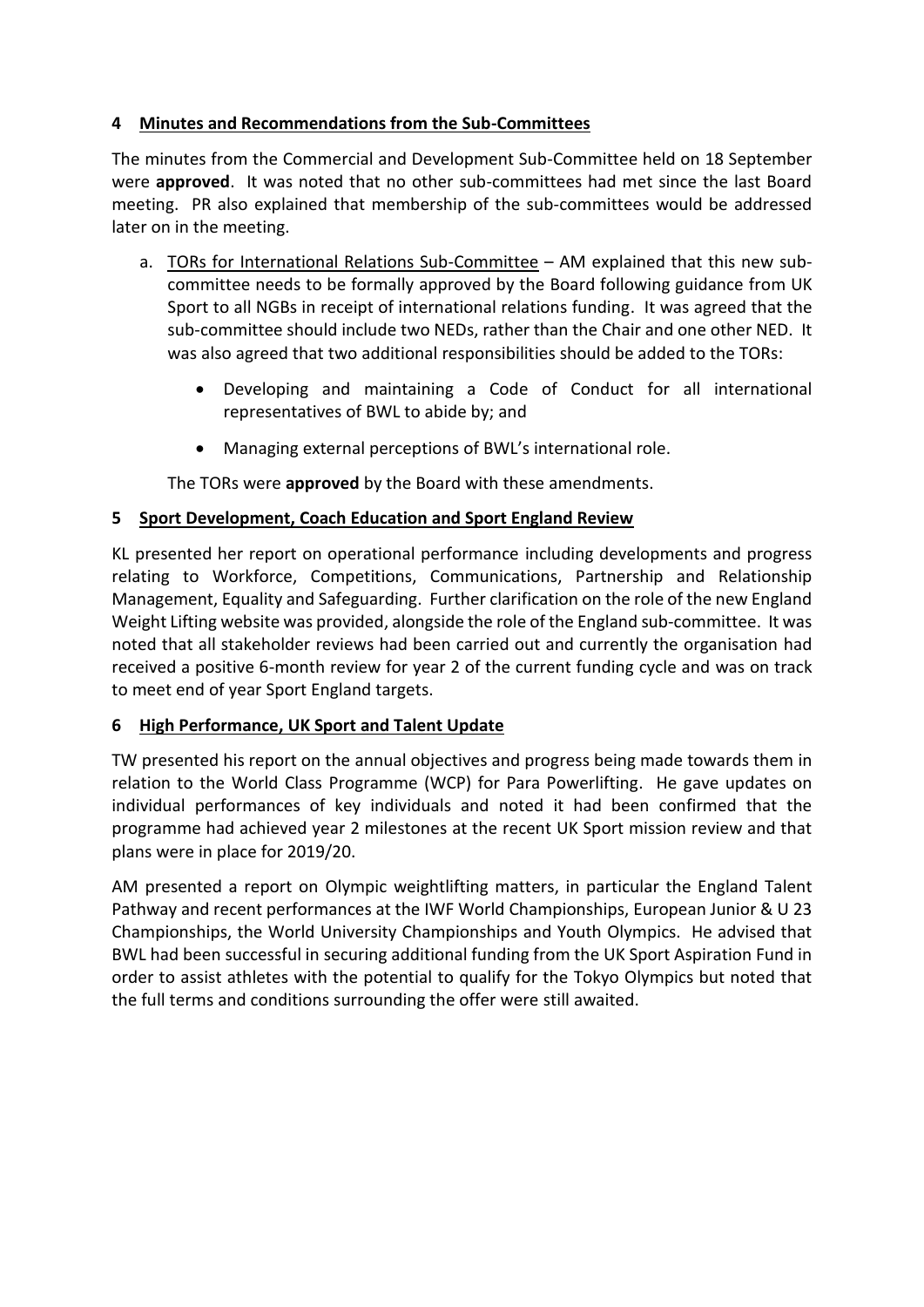## **7 Finance Matters and Update**

MM presented a summary of the financial performance up to October 2018 noting that: course sales for the year to date were ahead of budget; commercial income was behind budget; and that there had been some savings in staff costs due to vacant positions earlier in the year. Overall this has resulted in a surplus for the year to date against a budgeted deficit. He also informed the Board that the bank balance and reserves were healthy. However, there is now a full complement of staff; and there are a few challenging months ahead in order to achieve break-even for the whole year, as budgeted.

MM then looked ahead, highlighting the tapering of Sport England funding for back-office support over the next two years. Finally, he advised that that the 2019/20 budget was being worked on and would be presented at the next Board meeting, following review at the February Audit & Finance Committee meeting.

The current shortfall in commercial income stimulated a discussion around the desirability/urgency of recruiting a Commercial Manager. The Executive was asked to present options to the Board at the next meeting.

# **8 CEO's Update**

AM presented the latest version of the risk register (Nov 2018), noting that he and PR regularly review and update this. He highlighted key changes in the rating of certain risks. He also explained that certain hazards, such as anti-doping rule violations, safeguarding issues, and missing commercial targets; would potentially always remain "Red" risks, but that this was the reality of the environment in which we operate. MI noted that BWL was considered to be well run within the international weightlifting world and that significant improvements in governance had been achieved over the last few years.

AM presented the complaints log noting there had been four complaints, mainly as a result of the decision to ask lifters to self-fund for international competitions over the last two quarters; the complaints had all been addressed.

AM reported on the current position of the Home Nations, providing an overview of a recent meeting held with Northern Ireland Weightlifting and Weightlifting Ireland, noting the positive discussions and that a memorandum of understanding was to be developed to determine the way forward. He also advised that the relationship with Scotland remained positive and that a meeting with Weightlifting Wales was scheduled in January 2019.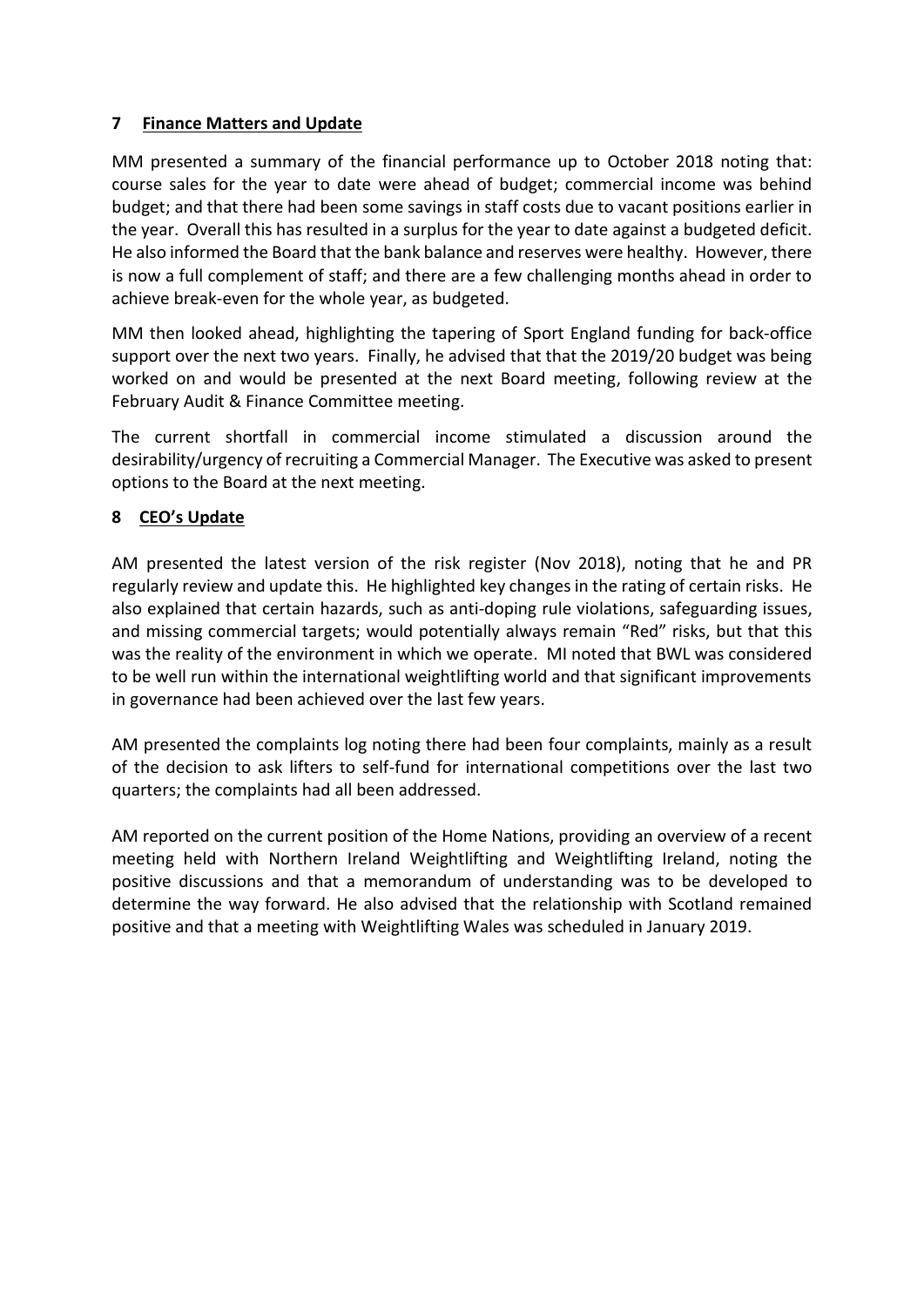#### **9 Governance**

a. BWL Policies

There was a discussion around the following updated policies for BWL staff, all of which were **approved** (subject to minor amendments)**:**

- Whistleblowing Policy;
- Recruitment Policy;
- Grievance Policy;
- Disciplinary Policy;
- Harassment and Anti-Bullying Policy; and
- Safeguarding Vulnerable Adults Policy.

The following new policies for athletes on the World Class Programme (WCP) were also discussed and approved:

- WCP Athlete Grievance Policy; and
- WCP Team Member Disciplinary Policy.
- b. BWL AGM 2018.

It was noted that the informal discussion following the 2018 AGM had yielded a number of interesting ideas about the running of BWL. The Executive was asked to draft a response to the points raised and present to the next Board meeting.

c. BWL 2018 Staff Engagement Survey

The second annual BWL Staff Engagement Survey was run by the BWL Chair in October/November. The results are broadly similar to the first survey, with no statistically significant changes. AM was asked to pass on the Board's thanks for taking part in the survey to all staff.

d. UK Sport/Sport England Governance Update

AM reported that the recent Governance update meeting with UK Sport had been postponed until January 2019 but that the feedback from the December 2018 6 month Sport England review was positive, confirming that we remained compliant with the Code for Sports Governance. However, AM advised that there was a need to make a small number of amendments to the current (2017) BWL Articles of Association, which would require approval of our membership; the following timeline was proposed:

- Executive to propose new Articles of Association to the Audit and Finance Committee in February 2019;
- Board to review at March Board meeting; and
- Extraordinary General Meeting (EGM) to be scheduled in April (possibly to coincide with British Universities and Colleges Championships, 13/14<sup>th</sup> April).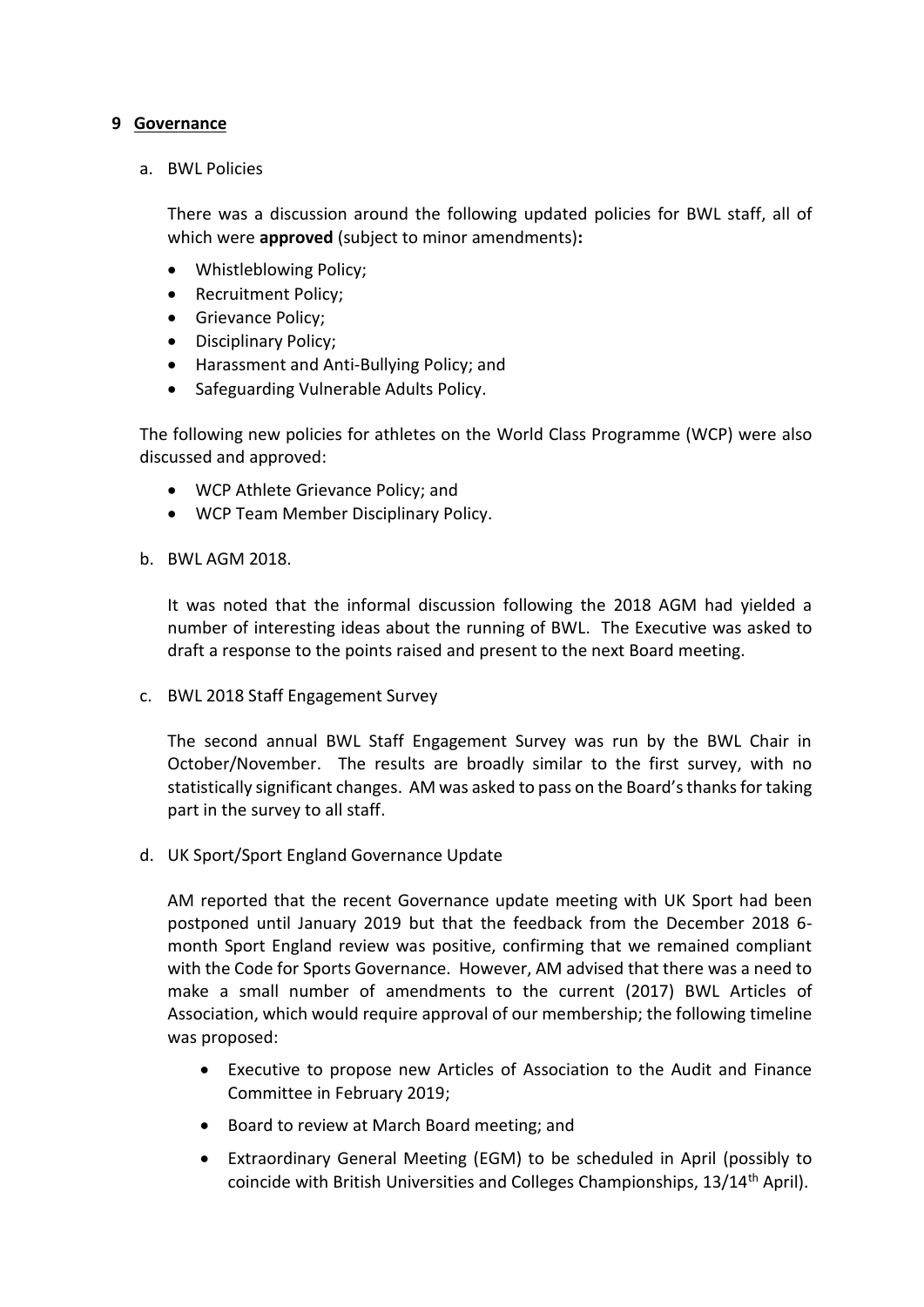Following the appointment of four new Board members, the Board remains compliant in terms of gender split.

e. Board Appointments

PR reported that GT (Lead Non-Exec Director and Chair of the Performance Committee) and DK (Audit & Finance Committee Member and HR Champion) would soon complete their first four-year term as directors; and that both were willing to continue for a second (and final) four-year term. The Board **approved** the Chair's recommendation to reappoint GT and DK for a second term, beginning on 22nd December 2018 and 8<sup>th</sup> February 2019 respectively.

f. Equality & Diversity

AM reported that BWL had received the Preliminary Equality Standard and was now working towards the Intermediate level. It was noted that the Diversity Action plan was on target and that further equality and diversity (E&D) training was scheduled for the Executive and Board members in Q1 of 2019. It was also noted that a number of Board members receive E&D training as part of their primary roles and that this should be formally recorded as part of the annual review of the Board Skills Matrix.

i. Board Composition

PR updated the Board on the current status of the Board, with the following items discussed:

- Lead Non-Exec Director Terms of Reference (ToRs) The ToRs for the Lead Non-Exec Director (first published in 2016) were reviewed and **approved** by the Board. These need to be incorporated into the BWL Corporate Governance Handbook as part of the next update (following updates to the Articles of Association).
- Optimum size and composition **-** PR reported that the currently agreed optimum number of Board members (agreed in 2017) was ten, although the Articles of Association (and Code for Sports Governance) allow a maximum of 12. It was **agreed** to increase the optimum number to 11, with immediate effect, to allow for the recruitment of a new Independent Chair.
- Sub-Committees PR updated the Board on the current status of the subcommittees. It was agreed that PR, GT & AM would meet early in the New Year to confirm/identify Chairs and thereafter work with individual Chairs to populate each sub-committee.